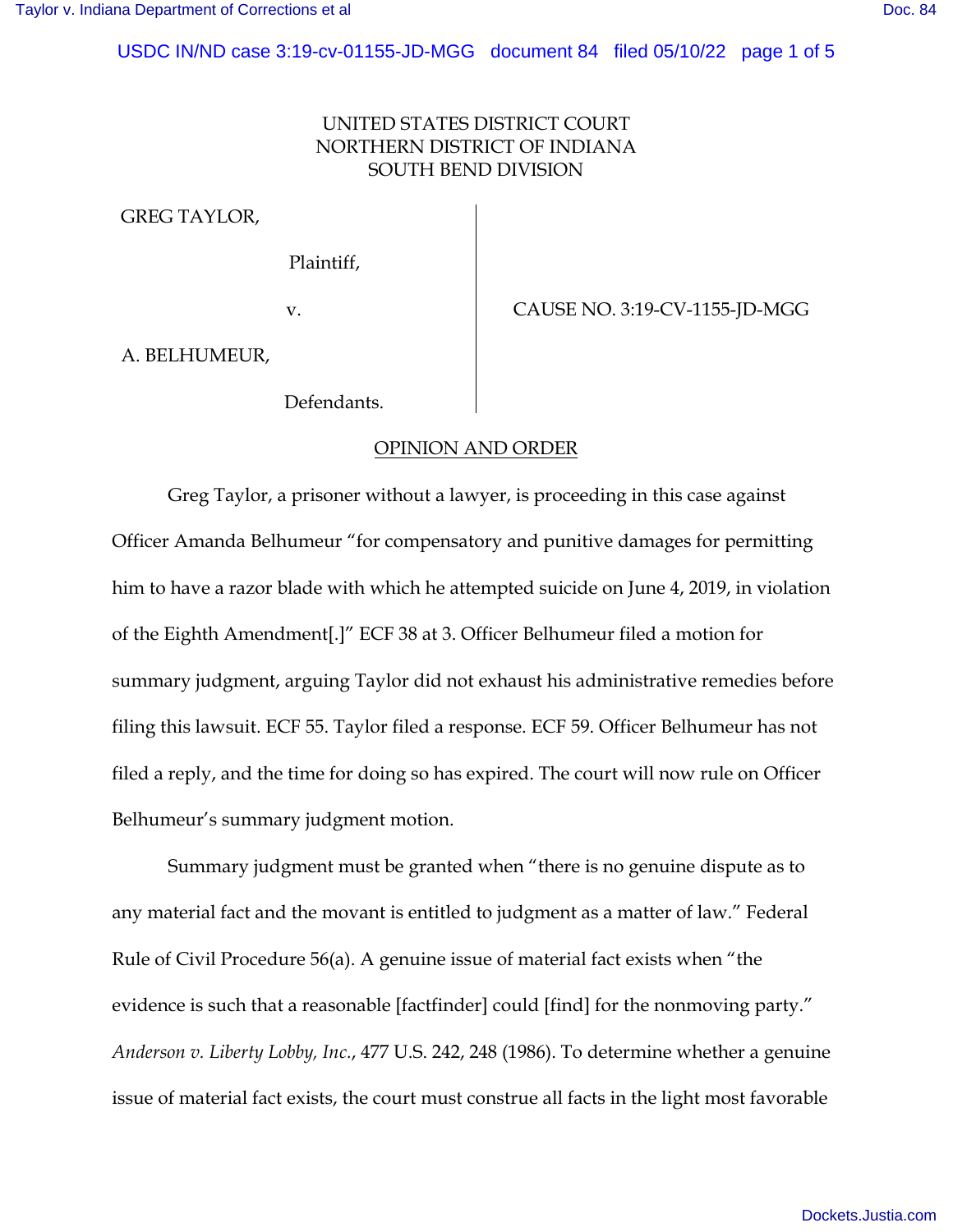to the non-moving party and draw all reasonable inferences in that party's favor. *Heft v. Moore*, 351 F.3d 278, 282 (7th Cir. 2003). However, a party opposing a properly supported summary judgment motion may not rely merely on allegations or denials in its own pleading, but rather must "marshal and present the court with the evidence she contends will prove her case." *Goodman v. Nat'l Sec. Agency, Inc.*, 621 F.3d 651, 654 (7th Cir. 2010). "[I]nferences relying on mere speculation or conjecture will not suffice." *Trade Fin. Partners, LLC v. AAR Corp*., 573 F.3d 401, 407 (7th Cir. 2009).

Prisoners are prohibited from bringing an action in federal court with respect to prison conditions "until such administrative remedies as are available are exhausted." 42 U.S.C. § 1997e(a). "[A] suit filed by a prisoner before administrative remedies have been exhausted *must* be dismissed; the district court lacks discretion to resolve the claim on the merits, even if the prisoner exhausts intra-prison remedies before judgment." *Perez v. Wisconsin Dep't of Corr.*, 182 F.3d 532, 535 (7th Cir. 1999) (emphasis added). Nevertheless, "[f]ailure to exhaust is an affirmative defense that a defendant has the burden of proving." *King v. McCarty*, 781 F.3d 889, 893 (7th Cir. 2015). The Seventh Circuit has taken a "strict compliance approach to exhaustion." *Dole v. Chandler*, 438 F.3d 804, 809 (7th Cir. 2006). Thus, "[t]o exhaust remedies, a prisoner must file complaints and appeals in the place, and at the time, the prison's administrative rules require." *Pozo v. McCaughtry*, 286 F.3d 1022, 1025 (7th Cir. 2002).

Inmates are only required to exhaust administrative remedies that are "available." *Woodford v. Ngo*, 548 U.S. 81, 102 (2006). The availability of a remedy is not a matter of what appears "on paper," but rather whether the process was in actuality

2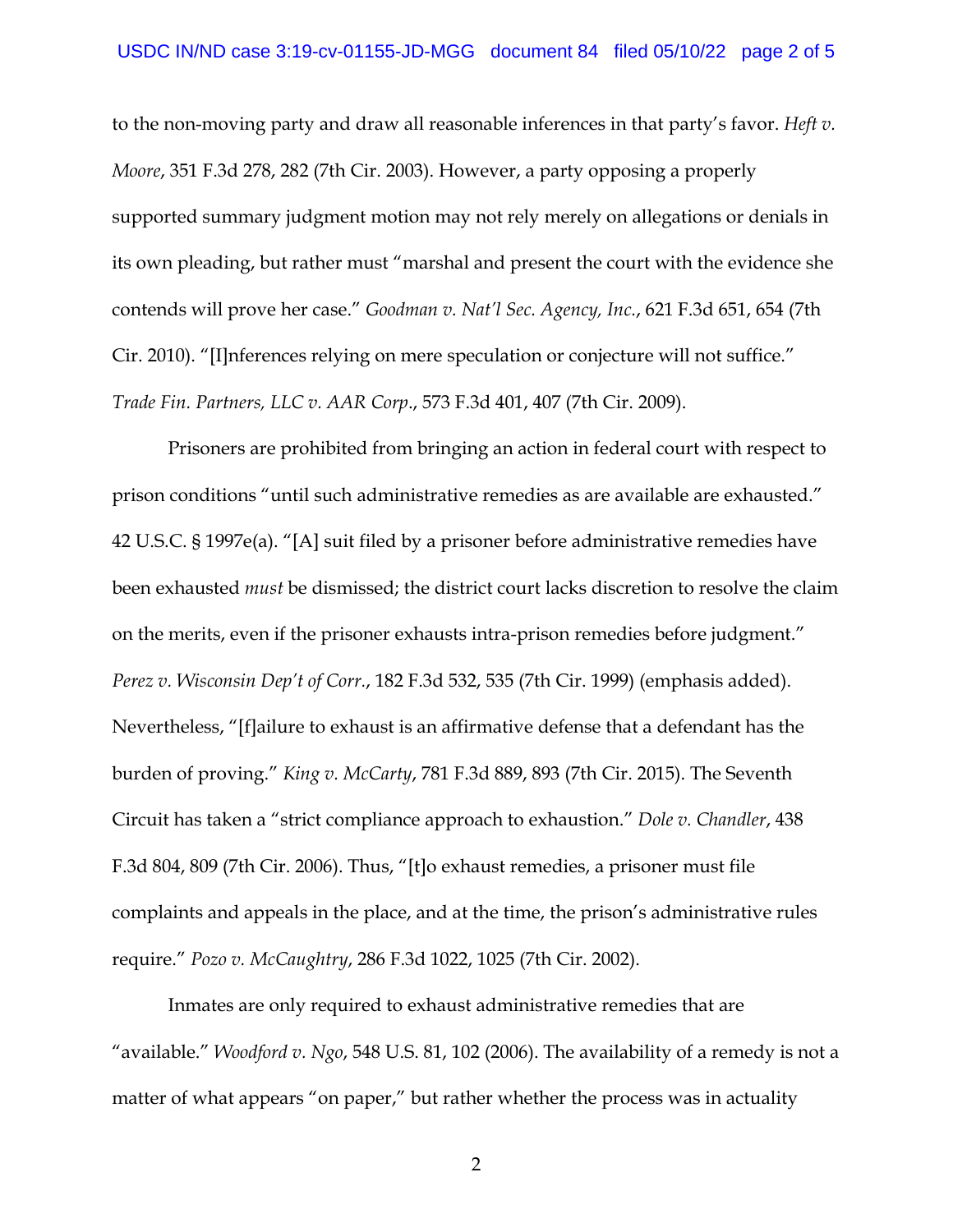available for the prisoner to pursue. *Kaba v. Stepp*, 458 F.3d 678, 684 (7th Cir. 2006). Thus, when prison staff hinder an inmate's ability to use the administrative process, administrative remedies are not considered "available." *Id.* In essence, "[p]rison officials may not take unfair advantage of the exhaustion requirement . . . and a remedy becomes 'unavailable' if prison employees do not respond to a properly filed grievance or otherwise use affirmative misconduct to prevent a prisoner from exhausting." *Dole*, 438 F.3d at 809.

Officer Belhumeur argues Taylor did not exhaust his administrative remedies prior to filing this lawsuit because there is no record he ever submitted a formal grievance regarding her alleged conduct of permitting him to have a razor with which he attempted suicide on June 4, 2019. ECF 56 at 7-8. Specifically, Officer Belhumeur provides an affidavit from Miami Correctional Facility's ("MCF") Grievance Specialist, who attests there is no record Taylor submitted any accepted or rejected formal grievances at MCF in 2019. ECF 55-1 at 6.

In his response, Taylor concedes he did not exhaust a grievance at MCF. ECF 59. Instead, he argues his administrative remedies were unavailable because he never had an opportunity to submit a grievance. *Id*. Specifically, Taylor alleges he was unable to submit a grievance for several weeks after his June 4, 2019, suicide attempt because he was placed on suicide watch during that time and was unable to access writing utensils. *Id.* at 1-2. On June 10, 2019, he was transferred from MCF to the New Castle Psychiatric Unit ("New Castle"). *Id.* at 2. He wrote a grievance as soon as he was taken off suicide watch at New Castle and sent the grievance to MCF, but never received any response.

3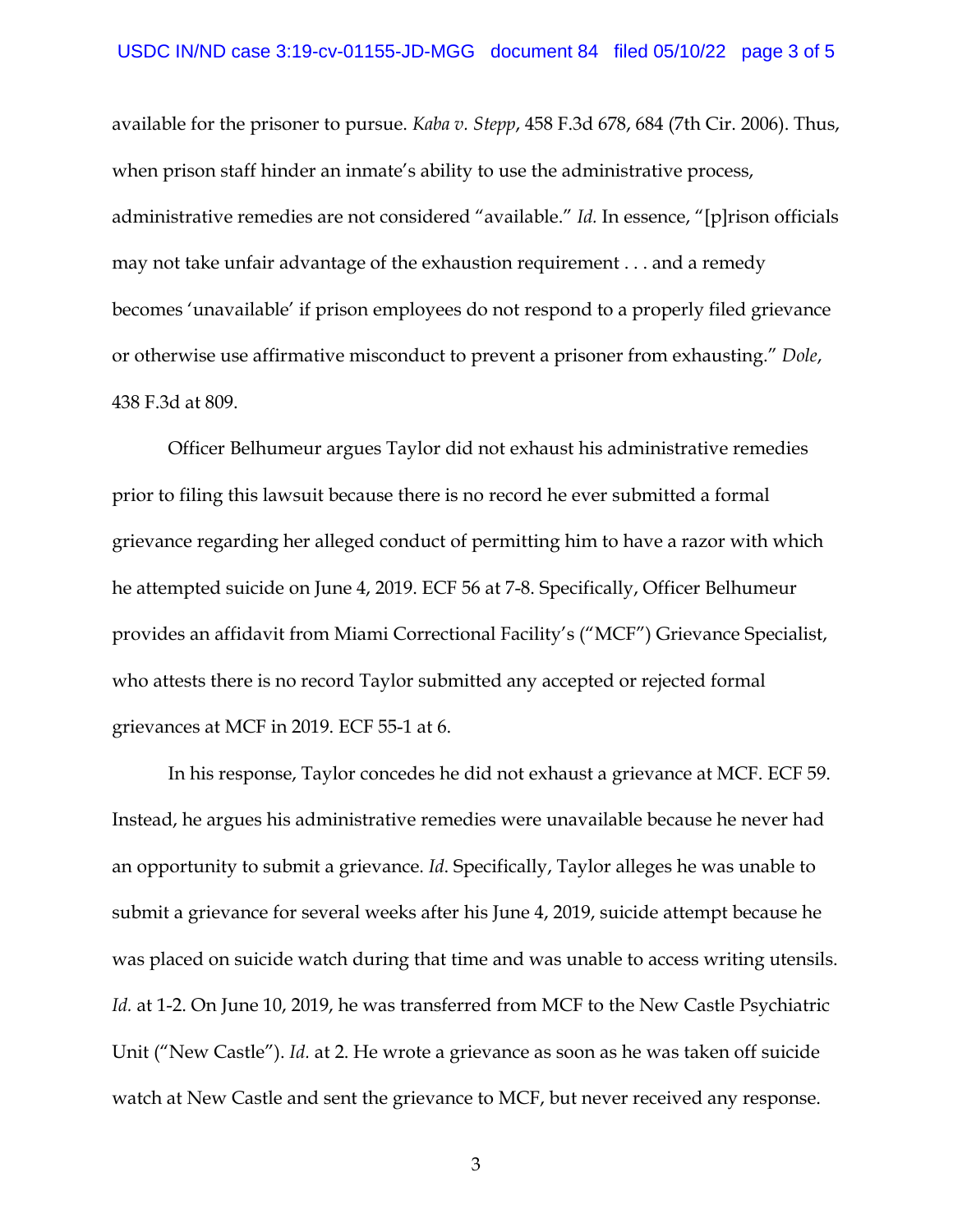*Id.* at 2-3. Because Officer Belhumeur does not respond to these assertions, the court accepts them as undisputed.

Here, the undisputed facts show Taylor never had any opportunity to submit a grievance. Specifically, it is undisputed Taylor never had an opportunity to submit a grievance at MCF between June 4, 2019, and June 10, 2019, because he was on suicide watch during that time and denied access to writing utensils. Moreover, once Taylor was transferred to New Castle on June 10, 2019, the Offender Grievance Process did not allow Taylor to submit a grievance at New Castle complaining of conduct that occurred at MCF. Specifically, the Offender Grievance Process provides that an offender may pursue a formal written grievance at a facility from which he has been transferred only if (a) the formal grievance was initiated prior to the transfer, or (b) the grievance complains of a transfer of property or funds and is initiated within 20 working days from the date of transfer. ECF 55-2 at 14. Because Taylor's complaint against Officer Belhumeur did not meet either of these requirements, Taylor never had an available administrative remedy at New Castle to complain of conduct that occurred at MCF. Thus, because Taylor never had an opportunity to submit a grievance at either MCF or New Castle, he never had an available administrative remedy to exhaust. Accordingly, Officer Belhumeur has not met her burden to show failure to exhaust. *See Woodford*, 548 U.S. at 102. Her summary judgment motion must be denied.

Lastly, Taylor has filed motions to stay this case and conduct discovery, asserting he needs to obtain evidence regarding the availability of his administrative remedies.

4